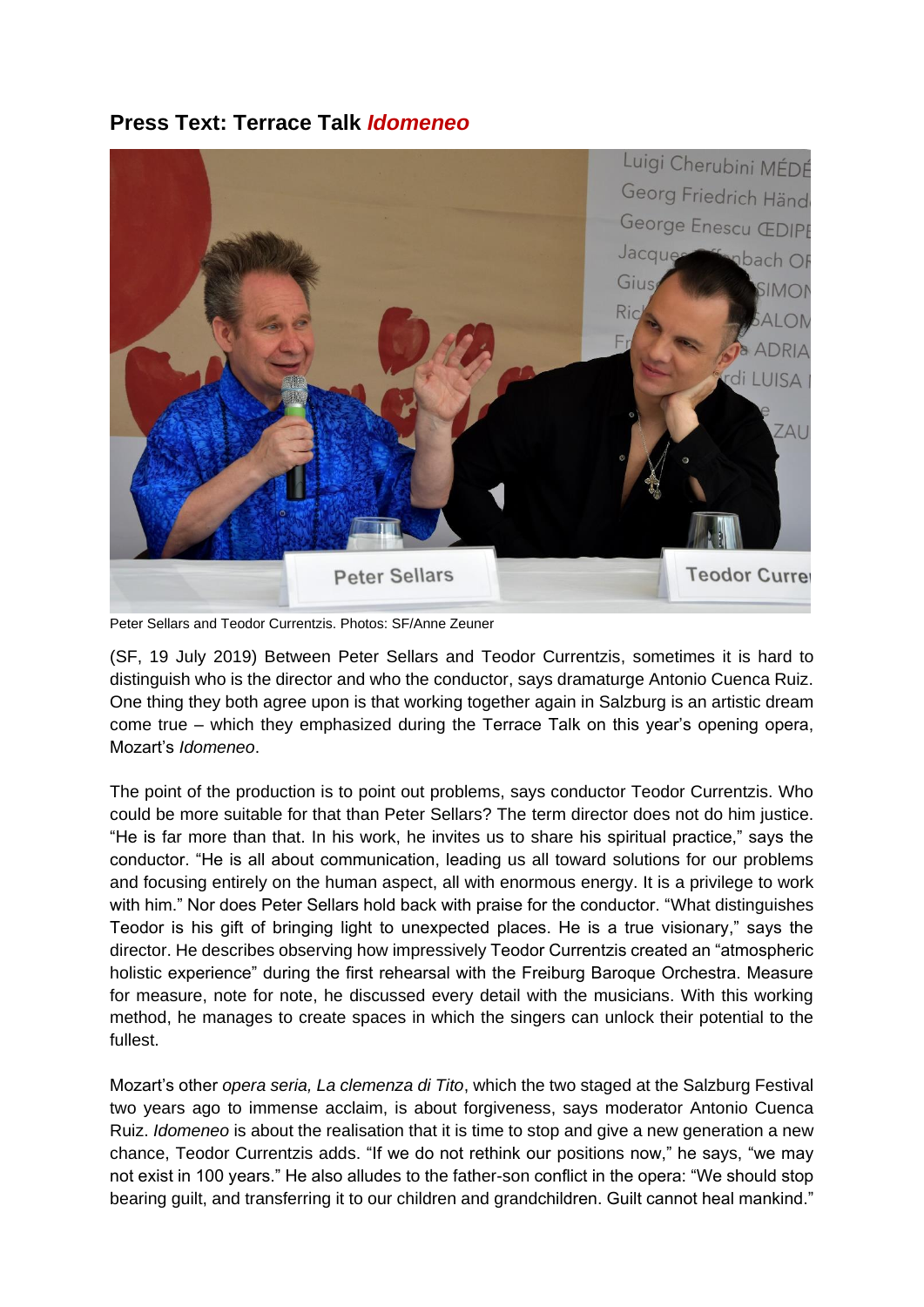

Lemi Ponifasio, Teodor Currentzis and Peter Sellars.

"Worldwide climate change is a huge challenge," the director says. No matter whether in Indonesia, Paris or New York, he describes it as a global problem for which a new form of communication must be found. "We must overcome all the political and ethnic boundaries," he says. The theme of the ocean is ancient and familiar from mythology. But this ocean is not just a mass of water: no, the ocean consists of a million living beings. "We must learn to negotiate with the ocean and make contact with it," says Peter Sellars.

Therefore, he considers Lemi Ponifasio, born in Samoa in the Pacific, the perfect choreographer for this production. He first worked with Peter Sellars in 2006, he says. At the time, he flew to Kiribati, an island in Polinesia, which will probably be one of the first to disappear from the map if the sea level keeps rising. As he began talking with the natives, no one knew Mozart, Ponifasio says, laughing. This has now changed. The natives recognized him as a kind of citizen of the world. With his work on this production, he intends to create spaces of silence through dance. "The dancers exist between the notes," he says, likening them to a tree which is firmly rooted, but always turns towards the light with its leaves. In his opinion, dance should contribute to healing wounds – and in this context, the final ballet plays a major role.

Peter Sellars explains that Mozart cut several arias for the first performance of his opera. "And we also decided to be very selective. Our motto is 'less is more', in order to create more coherence," the director explains. He is aware that this is a delicate issue in Salzburg, yet they have cut almost all the secco recitatives. "The nature of 18<sup>th</sup>-century recitatives is to convey and explain emotions," conductor Teodor Currentzis says. "I believe that from today's perspective, Mozart himself would have done away with them. At the time, he had to